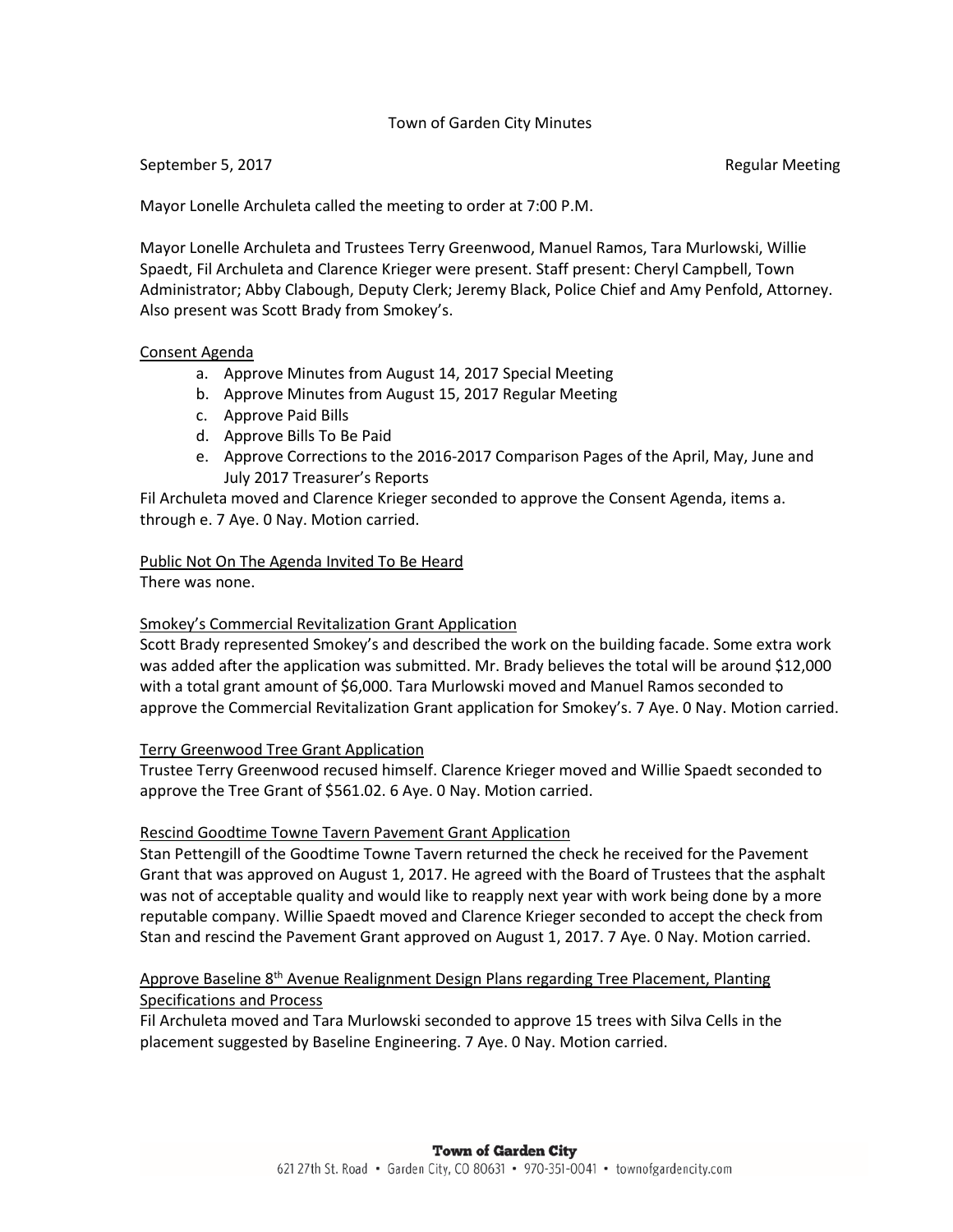Approve Final Payment for the 27<sup>th</sup> Street Drainage Project to Naranjo Civil Constructors Fil Archuleta moved and Manuel Ramos seconded to approve final payment of \$10,636.47 to Naranjo Civil Constructors. 7 Aye. 0 Nay. Motion carried.

#### Weld County Referral PUDK17-0002

Fil Archuleta moved and Clarence Krieger seconded that the Town finds no conflicts with our interests for Weld County Referral PUDK17-002. 7 Aye. 0 Nay. Motion carried.

#### Weld County Referral USR17-0044

Manuel Ramos moved and Tara Murlowski seconded that the Town finds no conflicts with our interests for Weld County Referral USR17-0044. 7 Aye. 0 Nay. Motion carried.

#### Schedule Budget Work Session

Fil Archuleta moved and Manuel Ramos seconded to schedule a Budget Work Session for September 26, 2017 at 4:00 p.m. 7 Aye. 0 Nay. Motion carried.

# Elected Officials Handbook

Town Administrator Cheryl Campbell gave each Board Member a copy of the Elected Officials Handbook, summarized it and asked the Board of Trustees to read it. The Handbook will be approved at the next Board meeting on September 19, 2017.

#### Attorney's Report

a. Review Process of Police Policies and Procedures

Town Attorney Amy Penfold presented three options for the review process of Police Policies and Procedures to the Board. Option three was that the Town Administrator and Police Chief would create the Police Policies and Procedures and Amy Penfold would review them. Fil Archuleta moved and Manuel Ramos seconded to approve option three. 7 Aye. 0 Nay. Motion carried.

# b. Review Process of Employee Handbook

Fil Archuleta moved and Willie Spaedt seconded to have Town Administrator Cheryl Campbell present the Employee Handbook at the first November meeting and the Board will schedule a Work Session to review it. 7 Aye. 0 Nay. Motion carried.

# Police Chief's Report

a. Approve Application Packet for Police Officer Applicants

Fil Archuleta moved and Tara Murlowski seconded to approve the application packet for Police Officer applicants. 7 Aye. 0 Nay. Motion carried.

b. Approve CCNC State Radio Agreement

Chief Black explained that this radio agreement is for communications during crisis situations. Terry Greenwood moved and Fil Archuleta seconded to approve the CCNC State Radio Agreement. 7 Aye. 0 Nay. Motion carried.

c. Approve Purchase of Police Vehicles

Tara Murlowski moved and Fil Archuleta seconded to approve the purchase of two Chevrolet Impalas from the Leadville Police Department and two Ford Crown Victorias from Delta, Colorado. 7 Aye. 0 Nay. Motion carried.